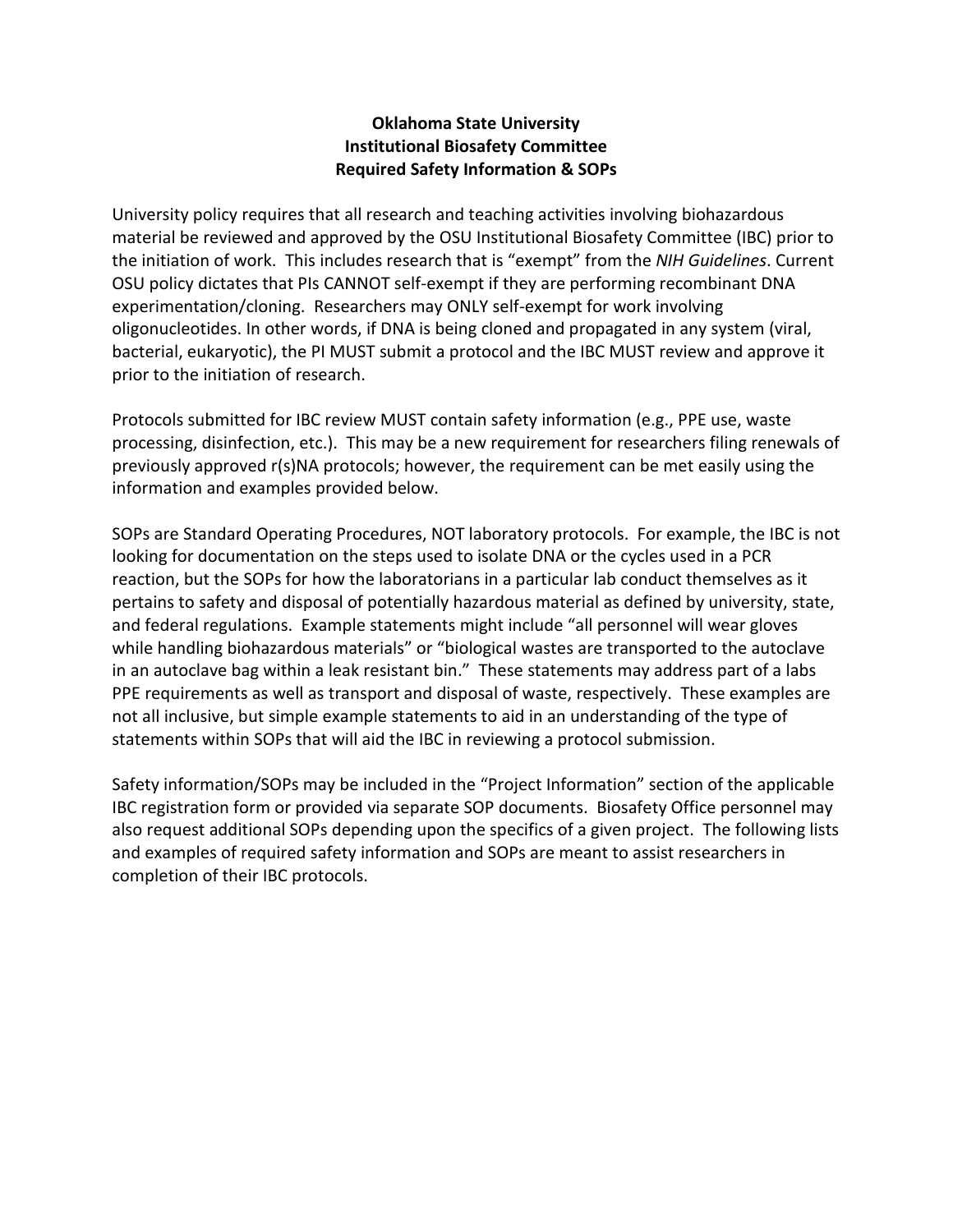| <b>Biosafety Level</b>         | Protocol Type | <b>Required Information/SOPs</b>              |
|--------------------------------|---------------|-----------------------------------------------|
| BSL-1/BSL-1P/ABSL-1*           | r(s)NA        | 1. General safety info/SOPs*                  |
|                                |               | o PPE use                                     |
| *Includes work with:           |               | $\circ$ Safety equipment use                  |
| $\circ$ Recombinant or         |               | $\circ$ Waste processing                      |
| synthetic nucleic acids        |               | $\circ$ Disinfection                          |
| that is exempt from the        |               | o Transport procedures                        |
| <b>NIH Guidelines</b>          |               | $\circ$ Sharps handling                       |
| ○ Recombinant or               |               |                                               |
| synthetic nucleic acids        |               | *You must provide the above info/SOPs if      |
| that is <b>not</b> exempt from |               | only applicable to your research              |
| the NIH Guidelines, but        |               |                                               |
| can be safely conducted        |               | 2. Project-specific Info/SOPs (if applicable) |
| at BSL-1/BSL-1P/ABSL-1         |               | o Containment of transgenic plants or         |
|                                |               | plants inoculated with transgenic             |
|                                |               | organisms of local origin                     |
|                                |               | o Containment of transgenic animals           |
|                                |               | o As requested by Biosafety Office            |
|                                |               | personnel                                     |
|                                |               |                                               |
|                                |               | 3. Spill clean-up & personnel exposure        |
|                                |               | procedures - May use approved IBC             |
|                                |               | SOP or similar document                       |
|                                |               |                                               |

- Information included in the "Project Information" [portion of the Registration Form](#page-5-0)
- [IBC-approved Spill & Personnel Exposure SOP](https://compliance.okstate.edu/sites/default/files/ibc_docs/Spill%20SOP.pdf)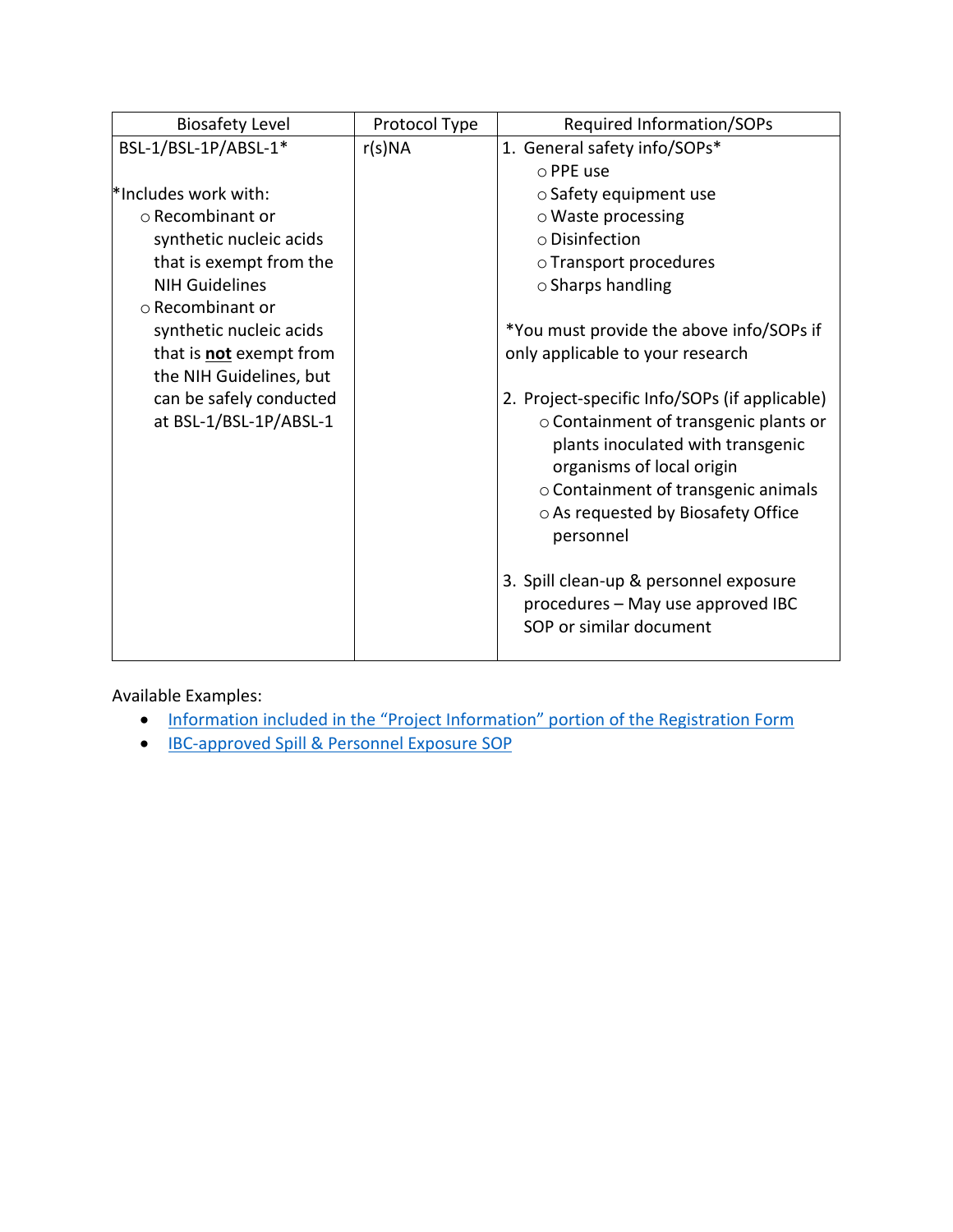| <b>Biosafety Level</b>                                                                                                                                                                                                                                                                      | Protocol Type           | Required Information/SOPs                                                                                                                                                                                                                                                                                                            |
|---------------------------------------------------------------------------------------------------------------------------------------------------------------------------------------------------------------------------------------------------------------------------------------------|-------------------------|--------------------------------------------------------------------------------------------------------------------------------------------------------------------------------------------------------------------------------------------------------------------------------------------------------------------------------------|
| BSL-1/ABSL-1*                                                                                                                                                                                                                                                                               | <b>Biological Agent</b> | 1. General safety info/SOPs*                                                                                                                                                                                                                                                                                                         |
| *Includes work with:<br>○ Plant pathogens of local<br>origin (i.e., isolated in<br>Oklahoma or<br>surrounding areas) in a<br>lab setting<br>○ Plant pathogens of local<br>origin in plants<br>contained in a growth<br>chamber or greenhouse<br>o Non-zoonotic animal<br>pathogens in a lab |                         | ○ PPE use<br>$\circ$ Safety equipment use<br>$\circ$ Waste processing<br>o Disinfection<br>○ Transport procedures<br>$\circ$ Sharps handling<br>*You must provide the above info/SOPs<br>only if applicable to your research<br>2. Project-specific Info/SOPs<br>$\circ$ Containment of plants<br>○ As requested by Biosafety Office |
| setting                                                                                                                                                                                                                                                                                     |                         | personnel<br>3. Spill clean-up & personnel exposure<br>procedures - May use approved IBC SOP<br>or similar document                                                                                                                                                                                                                  |

- Information [included in the "Project Information" portion of the Registration Form](#page-6-0)
- IBC-approved Spill [& Personnel Exposure](https://compliance.okstate.edu/sites/default/files/ibc_docs/Spill%20SOP.pdf) SOP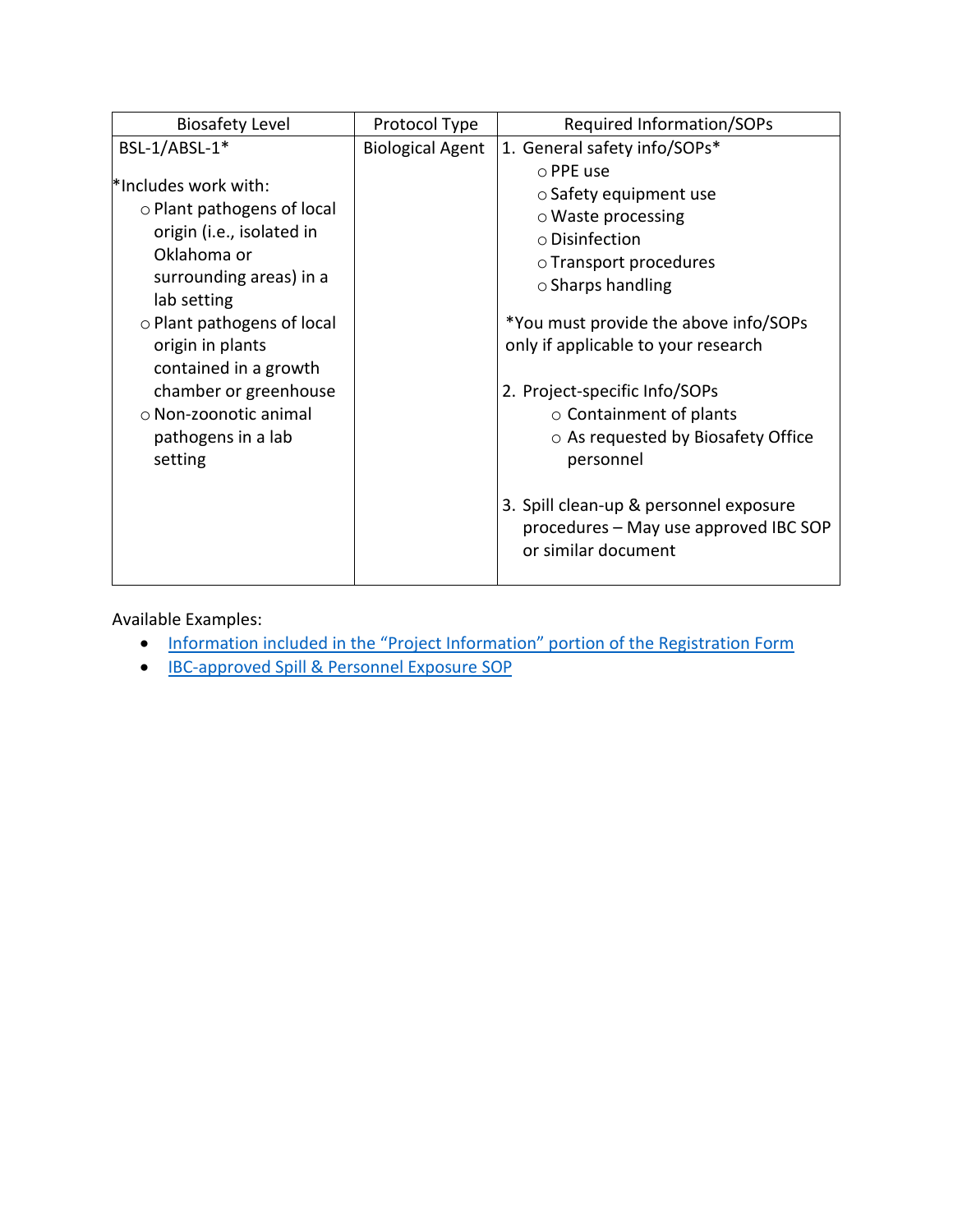| <b>Biosafety Level</b>         | Protocol Type | Required Information/SOPs                                                                                                                                                                                                      |
|--------------------------------|---------------|--------------------------------------------------------------------------------------------------------------------------------------------------------------------------------------------------------------------------------|
| BSL-2/BSL-2P/ABSL-2*           | r(s)NA        | 1. General safety info/SOPs*                                                                                                                                                                                                   |
|                                |               | $\circ$ PPE use                                                                                                                                                                                                                |
| *Includes work with:           |               | $\circ$ Safety equipment use                                                                                                                                                                                                   |
| ○ Recombinant or               |               | $\circ$ Waste processing                                                                                                                                                                                                       |
| synthetic nucleic acids        |               | $\circ$ Disinfection                                                                                                                                                                                                           |
| that is <b>not</b> exempt from |               | o Transport procedures                                                                                                                                                                                                         |
| the NIH Guidelines and         |               | $\circ$ Sharps handling                                                                                                                                                                                                        |
| can be safely conducted        |               |                                                                                                                                                                                                                                |
| at BSL-2/ABSL-2                |               | *You must provide the above info/SOPs                                                                                                                                                                                          |
|                                |               | only if applicable to your research                                                                                                                                                                                            |
|                                |               | 2. Project-specific Info/SOPs<br>$\circ$ Containment of animals<br>○ Containment of transgenic plants or<br>plants inoculated with transgenic<br>organisms of exotic origin<br>○ As requested by Biosafety Office<br>personnel |
|                                |               | 3. Spill clean-up & personnel exposure<br>procedures - May use approved IBC SOP<br>or similar document                                                                                                                         |

- [Information included in the "Project Information" portion of the Registration Form](#page-7-0)
- [Other sample SOPs](#page-8-0)
- IBC-approved Spill [& Personnel Exposure](https://compliance.okstate.edu/sites/default/files/ibc_docs/Spill%20SOP.pdf) SOP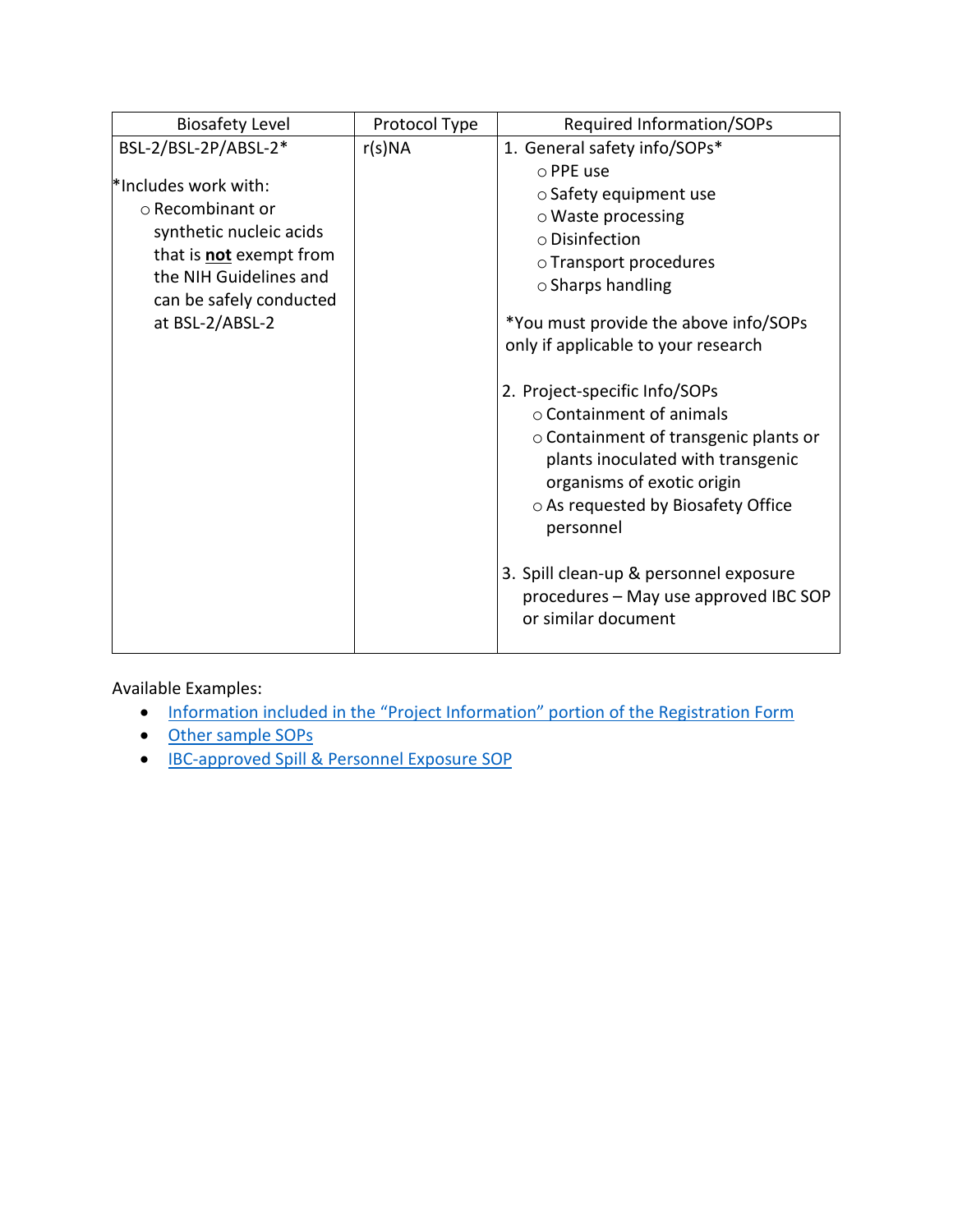| <b>Biosafety Level</b>                                                                                                                                                                                                                                                                                                                                                          | Protocol Type           | <b>Required Information/SOPs</b>                                                                                                                                                                                                                                                                                                                                                                                                                                                |
|---------------------------------------------------------------------------------------------------------------------------------------------------------------------------------------------------------------------------------------------------------------------------------------------------------------------------------------------------------------------------------|-------------------------|---------------------------------------------------------------------------------------------------------------------------------------------------------------------------------------------------------------------------------------------------------------------------------------------------------------------------------------------------------------------------------------------------------------------------------------------------------------------------------|
| BSL-2/ABSL-2*                                                                                                                                                                                                                                                                                                                                                                   | <b>Biological Agent</b> | 1. General safety info/SOPs*                                                                                                                                                                                                                                                                                                                                                                                                                                                    |
| *Includes work with:<br>o Non-zoonotic animal<br>pathogens in animals<br>o Human and zoonotic<br>pathogens of moderate<br>hazard in a lab setting or<br>in animals<br>$\circ$ Plant pathogens of<br>exotic origin (i.e., outside<br>of the U.S.) in a lab<br>setting<br>$\circ$ Plant pathogens of<br>exotic origin in plants<br>contained in a growth<br>chamber or greenhouse |                         | o PPE use<br>$\circ$ Safety equipment use<br>$\circ$ Waste processing<br>o Disinfection<br>○ Transport procedures<br>$\circ$ Sharps handling<br>*You must provide the above info/SOPs<br>only if they are applicable to your research<br>2. Project-specific Info/SOPs<br>$\circ$ Containment of animals<br>$\circ$ Containment of plants<br>○ As requested by Biosafety Office<br>personnel<br>3. Spill clean-up & personnel exposure<br>procedures - May use approved IBC SOP |
|                                                                                                                                                                                                                                                                                                                                                                                 |                         | or similar document                                                                                                                                                                                                                                                                                                                                                                                                                                                             |

- [Information included in the "Project Information" portion of the Registration Form](#page-7-0)
- [Other sample SOPs](#page-8-0)
- IBC-approved Spill [& Personnel Exposure](https://compliance.okstate.edu/sites/default/files/ibc_docs/Spill%20SOP.pdf) SOP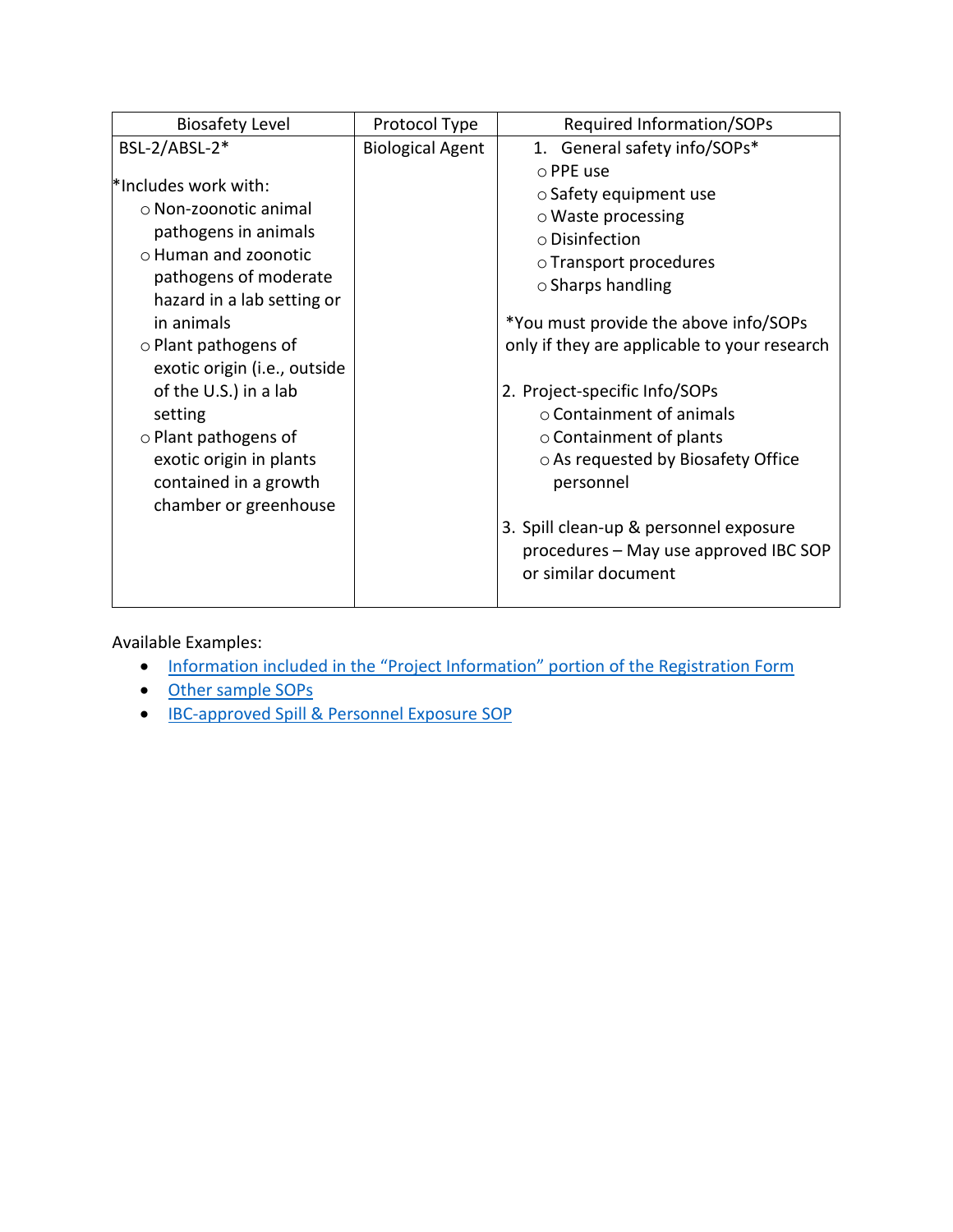## BSL-1/BSL-1P/ABSL-1 r(s)NA EXAMPLES (these are examples, each PI's procedures may be unique)

<span id="page-5-0"></span>Safety information for research involving recombinant or synthetic nucleic acids conducted at BSL-1/BSL-1P/ABSL-1 can typically be included in the "Project Information" section of the registration form without the need for additional SOPs. Biosafety Office personnel will request additional information if it is needed.

### **Project Information:**

- **A. Describe proposed research objectives and include specific research methods for each objective in the box below**
- **B. Include the following information (if applicable) in the box below or in an attached SOP: personal protective equipment (PPE), safety equipment, waste processing, disinfection, transport procedures, sharps handling, and any other general lab safety practices**
- **C. Attach relevant project-specific SOPs**
- A.

Project objective & methods

# B.

Personnel wear PPE consisting of a lab coat & gloves when handling recombinant materials and wash their hands before leaving the lab. Liquid cultures are decontaminated by adding bleach to a final concentration of 10% and allowing to set for 30 min before pouring down the sink. Culture plates, used PPE, and other disposable materials that have come into contact with recombinant materials are decontaminated by autoclaving at 121C for 30 min at 15 psi before disposal. Surfaces are regularly decontaminated using 70% ethanol/10% bleach/etc. Personnel are trained in the safe use of sharps which are placed in approved puncture-resistant containers and autoclaved before disposal. Samples to be transported for use in other facilities are placed in a sealed primary container with absorbent material before being placed in a labeled secondary container for transport.

# C.

Plant containment – Plants inoculated with transgenic organisms are maintained in a secure (i.e., locked) growth chamber/greenhouse. All materials (i.e., plants, pots, soil) are autoclaved as above before disposal.

Animal containment – Transgenic mice are housed in filter-top static air cages in the Animal Resources facility. Animal wastes are disposed of as regular trash prior to washing of cages. Carcasses are disposed of via incineration or the OADDL tissue digester.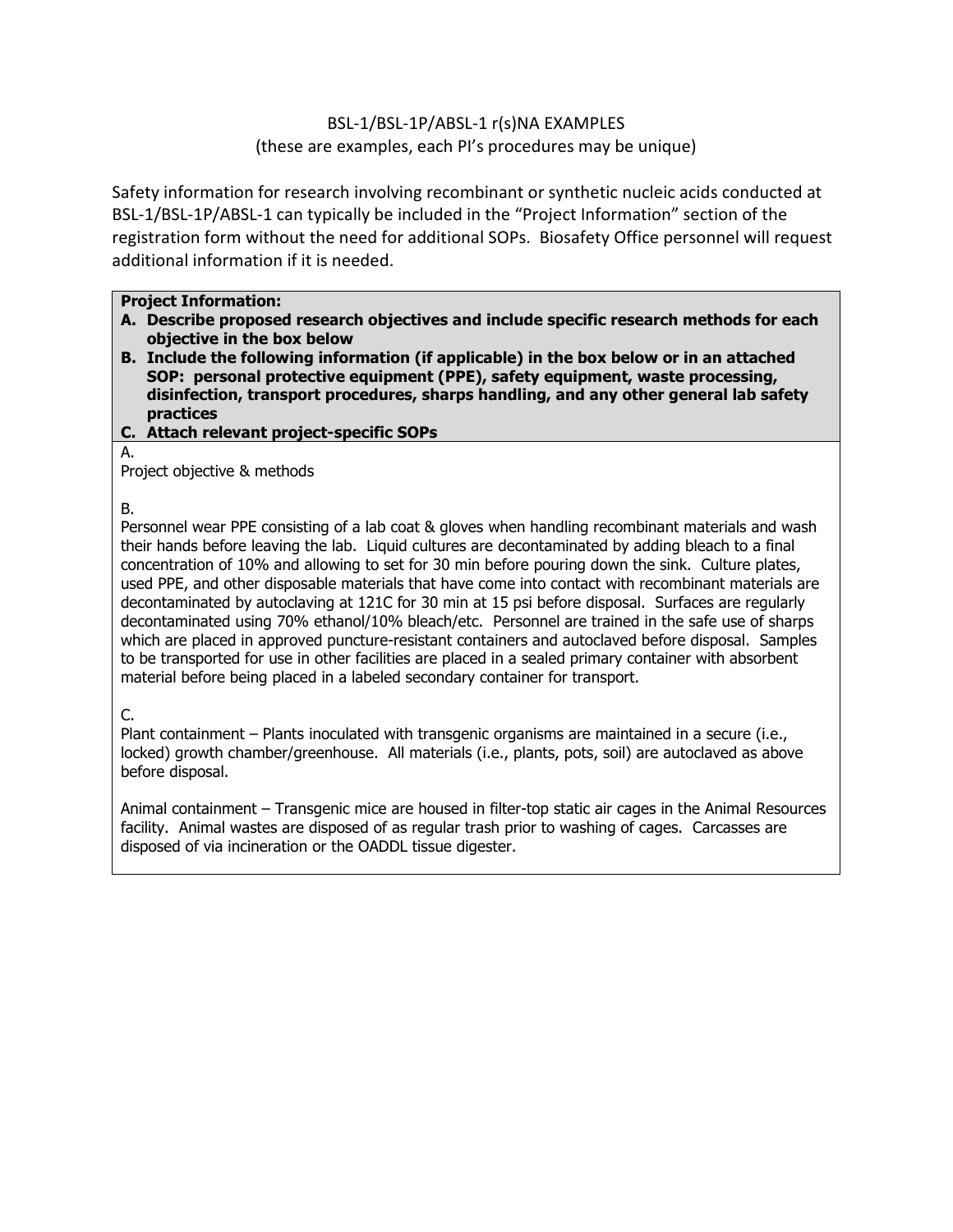BSL-1/ABSL-1 Biological Agent EXAMPLES (these are examples, each PI's procedures may be unique)

<span id="page-6-0"></span>Safety information for research involving biological agents conducted at BSL-1/ABSL-1 can typically be included in the "Project Information" section of the registration form without the need for additional SOPs. Biosafety Office personnel will request additional information if it is needed.

### **Project Information:**

- **A. Describe proposed research objectives and include specific research methods for each objective in the box below**
- **B. Include the following information (if applicable) in the box below or in an attached SOP: personal protective equipment (PPE), safety equipment, waste processing, disinfection, transport procedures, sharps handling, and any other general lab safety practices**
- **C. Attach relevant project-specific SOPs**

A.

Project objective & methods

B.

Personnel wear PPE consisting of a lab coat & gloves when handling biohazardous materials and wash their hands before leaving the lab. Culture material, used PPE, and other wastes are decontaminated by autoclaving at 121C for 30 min at 15 psi before disposal. Surfaces are regularly decontaminated using 70% ethanol/10% bleach/etc. Personnel are trained in the safe use of sharps which are placed in approved puncture-resistant containers and autoclaved before disposal. Samples to be transported for use in other facilities are placed in a sealed primary container with absorbent material before being placed in a labeled secondary container for transport.

C.

Plant containment – Plants inoculated with plant pathogens are maintained in a secure growth chamber/greenhouse. All materials (i.e., plants, pots, soil) are autoclaved as above before disposal.

Animal containment – Animals are confined in appropriate housing (e.g., static air cage, aquarium, etc.) in the secure laboratory. At the end of each experiment, animals are euthanized and necropsied on a benchtop lined with absorbent paper. Animal carcasses are autoclaved before disposal or disposed of via the OADDL tissue digester. Other potentially contaminated materials are autoclaved as above before disposal.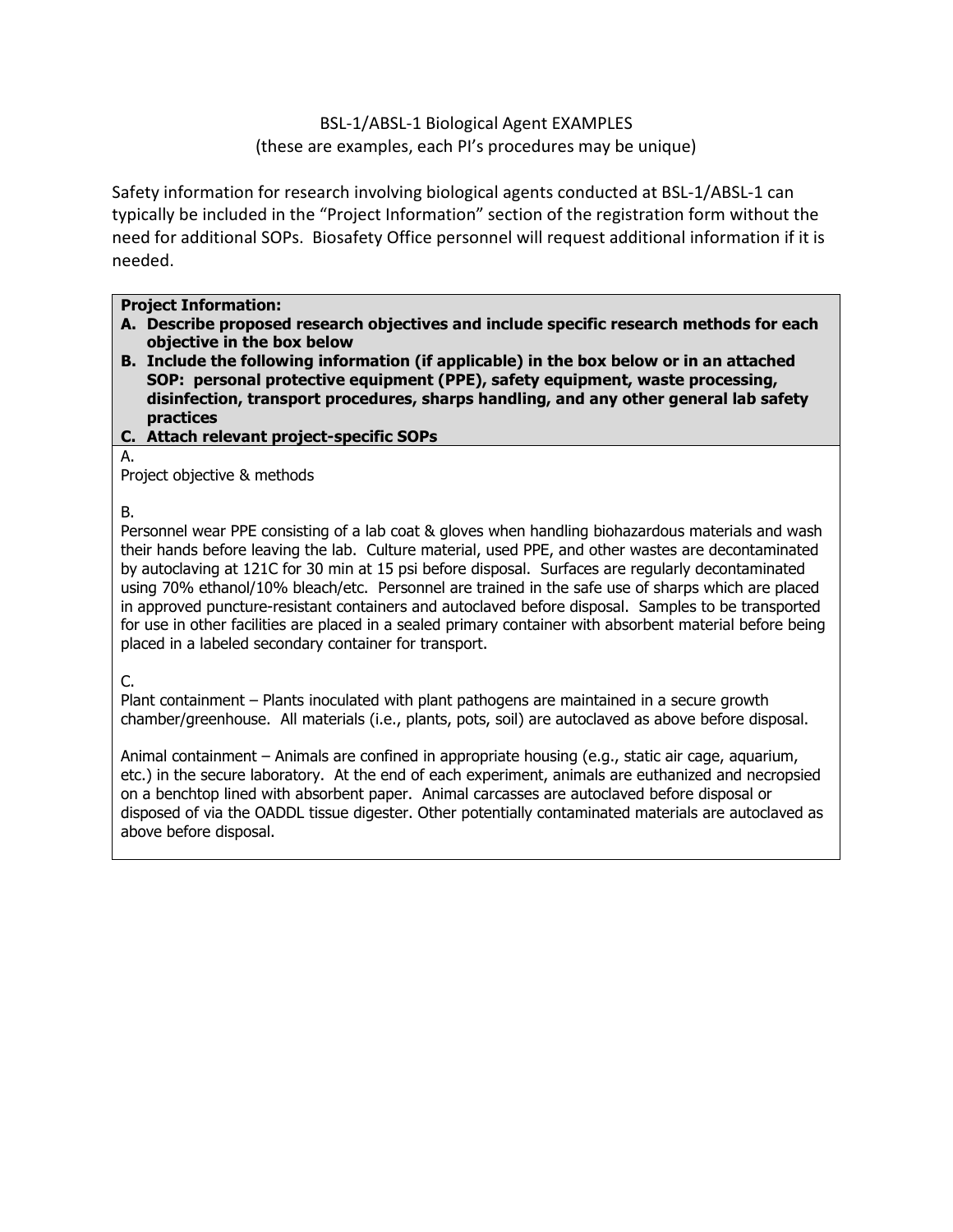## BSL-2/BSL-2P/ABSL-2 r(s)NA & Biological Agent EXAMPLES (these are examples, each PIs procedures may be unique)

<span id="page-7-0"></span>Safety information for research involving recombinant/synthetic nucleic acids or biological agents conducted at BSL-2/BSL-2P/ABSL-2 can sometimes be included in the "Project Information" section of the registration form. Studies involving animals, plants, or especially hazardous procedures may require additional SOPs. Biosafety Office personal will request additional information if required.

### **Project Information:**

- **A. Describe proposed research objectives and include specific research methods for each objective in the box below**
- **B. Include the following information (if applicable) in the box below or in an attached SOP: personal protective equipment (PPE), safety equipment, waste processing, disinfection, transport procedures, sharps handling, and any other general lab safety practices**
- **C. Attach relevant project-specific SOPs**

#### A.

Project objective & methods – Must include inoculation methods used with animals & plants. Examples:

- 1. Mice will be infected with Influenza A by pipetting 10µL of virus preparation into the nostril of each anesthetized animal inside the BSC.
- 2. Plants will be inoculated by pipetting 10µL of bacterial suspension onto 2-3 leaves and then gently rubbing with gloved fingers. Gloves will be changed between inoculations.

#### B.

Personnel wear PPE consisting of a lab coat & gloves when recombinant or pathogenic materials and protective eyewear will be donned for anticipated splashes/sprays of biohazardous material. Personnel wash their hands before leaving the lab. Culture material, used PPE, and other wastes are decontaminated by autoclaving at 121C for 30 min at 15 psi before disposal. Surfaces are regularly decontaminated using 70% ethanol/10% bleach/etc. Personnel are trained in the safe use of sharps which are placed in approved puncture-resistant containers and autoclaved before disposal. Samples to be transported for use in other facilities are placed in a sealed primary container with absorbent material before being placed in a labeled secondary container.

### C.

Plant containment – Transgenic plants inoculated with plant pathogens/Plants inoculated with transgenic organisms are maintained in a secure growth chamber/greenhouse that is only accessed by project personnel. For transgenic plants, inflorescences will be bagged to prevent accidental outcrossing and/or release. All materials (i.e., plants, pots, soil, & run-off water) are autoclaved as above or otherwise rendered biologically inactive before disposal.

Undesirable species (e.g., weeds, rodents, arthropods) are controlled by the screening of all openings and the use of sticky traps. Traps are checked on a weekly basis to ensure that pests are adequately controlled.

Animal containment – Animals will be housed in actively-ventilated microisolator cages within the Animal Resources facility. Cages will only be opened within the biosafety cabinet and all animal procedures will be confined to the BSC. BSC surfaces will be decontaminated using 70% ethanol after use. Animal carcasses will autoclaved before disposal via incineration or the OADDL tissue digester. Other potentially contaminated materials, including animal caging, feces, & bedding as well as remaining food and water will be autoclaved before disposal or washing.